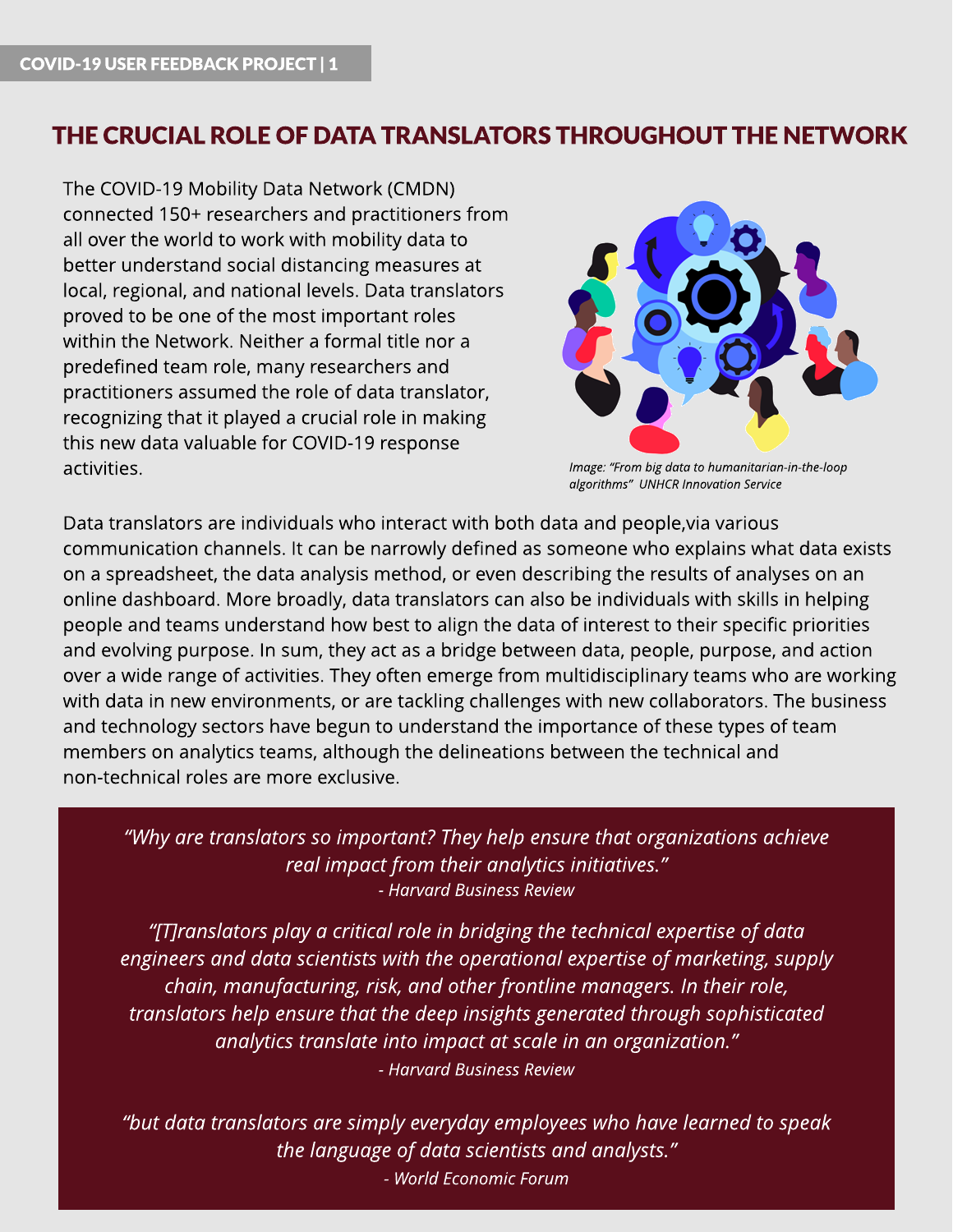**?Humanitarian organizations need hybrid profiles, i.e. data translatorswho are able to understand and interpret both** sides of the discussion."

**- [United](https://www.unglobalpulse.org/2016/11/10-big-data-science-challenges-facing-humanitarian-organizations/) [National](https://www.unglobalpulse.org/2016/11/10-big-data-science-challenges-facing-humanitarian-organizations/) [Global](https://www.unglobalpulse.org/2016/11/10-big-data-science-challenges-facing-humanitarian-organizations/) [Pulse](https://www.unglobalpulse.org/2016/11/10-big-data-science-challenges-facing-humanitarian-organizations/)**

**?Thisisalso the case with humanitarian organisations that need to create hybrid profiles, i.e. data translators who can both understand the operational humanitarian contextsand have data intuition. They know what can and cannot be done with data and how to interpret and visualise data and algorithmsto provide information for real impact.?**

**- [United](https://www.unglobalpulse.org/2016/11/10-big-data-science-challenges-facing-humanitarian-organizations/) Nations High [Commissioner](https://www.unglobalpulse.org/2016/11/10-big-data-science-challenges-facing-humanitarian-organizations/) [for](https://www.unglobalpulse.org/2016/11/10-big-data-science-challenges-facing-humanitarian-organizations/) [Refugees](https://www.unglobalpulse.org/2016/11/10-big-data-science-challenges-facing-humanitarian-organizations/) [Innovation](https://www.unglobalpulse.org/2016/11/10-big-data-science-challenges-facing-humanitarian-organizations/) [Services](https://www.unglobalpulse.org/2016/11/10-big-data-science-challenges-facing-humanitarian-organizations/)**

Humanitarians who work in similar complex, dynamic, and uncertain settings have also recognized the role of data translators in data driven activities that are intended to positively impact response operations. The experiences and findings from the User Feedback Project highlight similar trends. A data translator was often needed to bring the data to practice successfully. While not yet formally recognized as an essential role, members in the Network recognized its importance.

#### DATA TRANSLATORS ARE DIFFERENT FROM BROKERS

Data brokers set up a pipeline for data use, and the Facebook Data For Good program acts as a data broker for non-profit and social good organizations to access specific datasets for the Network researchers. During the COVID-19 global pandemic, Facebook aggregated and anonymized movement data and high density settlement layers (i.e., population data) for use by the CMDN. They set up an essential pipeline for using the data, but did not play a primary role in helping the network understand when, how, and under what circumstances to best use the data in response environments all around the world. The Network acted as a connector using trusted relationships to identify collaborators and teams around the world. Members who joined the Network tried to use the data (and many successfully) for operational purposes to help stem COVID-19 outbreaks around the world and transition governments and communities back toward economic stability and recovery.

**?There wassome skepticism about mobility data, and Nishant wasable to translate the data findings?**

**- Integrated Data Team (IDT), NYCDept of Health and Mental Hygiene**

**?And then finally, it'sthe last piece, I think, perhapsthe most important piece isthe actual translation of the data ? everyone wantsthisambiguousmetricof mobility. And I don't think there isa single one there. There are many.?**

**- Nishant Kishore, Ph.D. Candidate in Population Health Sciences| Epidemiology, Harvard University**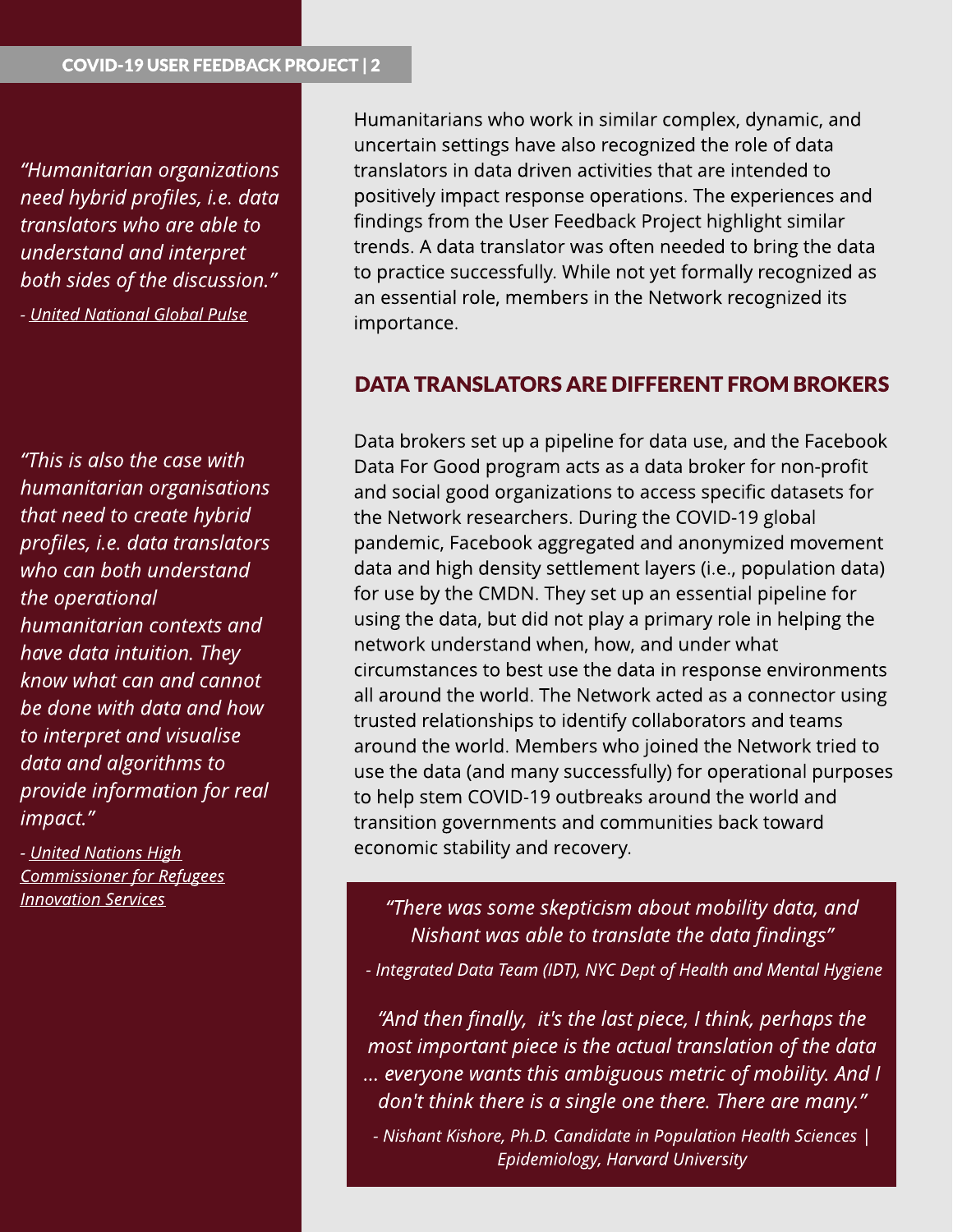# A DIVERSITY OF ROLES AND SKILLS

The User Feedback Project identified many data translators through the Network, playing roles within small data teams and at various levels across the network. For example, two core members of CMDN, Andrew Schroeder, Vice President of Research Analytics for Direct Relief, and Nishant Kishore, played a major role in helping introduce, frame, and provide examples of ways to use mobility data for COVID-19 response activities.

Their experience using Facebook data in other disaster and disease outbreak settings, strong communication skills, and big picture views on its potential use in specific contexts helped governments see the potential added value. One-to-one calls with individual teams and city wide calls likely helped government groups take the first steps to engage with the data during a period of information overload and severe time restrictions.

Researchers who worked directly on teams with practitioners found themselves acting as data translators. They introduced new metrics such as percent travel between locations and helped many teams interpret graphs enabling them to better understand the variation in trends between weekdays and weekends. A few also worked closely with practitioners to adapt their questions over time. Practitioners in government organizations also acted as data translators within their own organizations, in particular when there existed a data team positioned to support response managers, mayors, and other leaders within the organization. Teams in Asia, British Columbia, and two city teams in the United States (Syracuse and New York City) had team members who acted as data translators, working more closely with government officials in public health offices.

The team in British Columbia described themselves as both researchers and practitioners, with dual appointments in academic centers and in the provincial public health system providing a sustained environment with which to fulfill this role.

COVID-19 USERFEEDBACK PROJECT | 3 **"It'sreally necessary for at least somebody to have a very deep understandingof what that is [who** is generating the mobility **data] , and to be able to convey that to these data teams.?**

> **- Nishant Kishore, Ph.D. Candidate in Population Health Sciences| Epidemiology, Harvard University**

**?We are based in a public health agency, but we are also researchers. So we are directly connected with the overall COVID response.?**

**- Naveed Janjua, Executive Director, Data** and Analytics Services, British **Columbia Center for Disease Control**

**?[This] isvery useful because a lot** of your research is driven by **what** are actual questions from **the public health point of view. And then you have the ability to translate these into policy and programmingin a much more efficient way.?**

**- Naveed Janjua, Executive Director, Data** and Analytics Services, British **Columbia Center for Disease Control**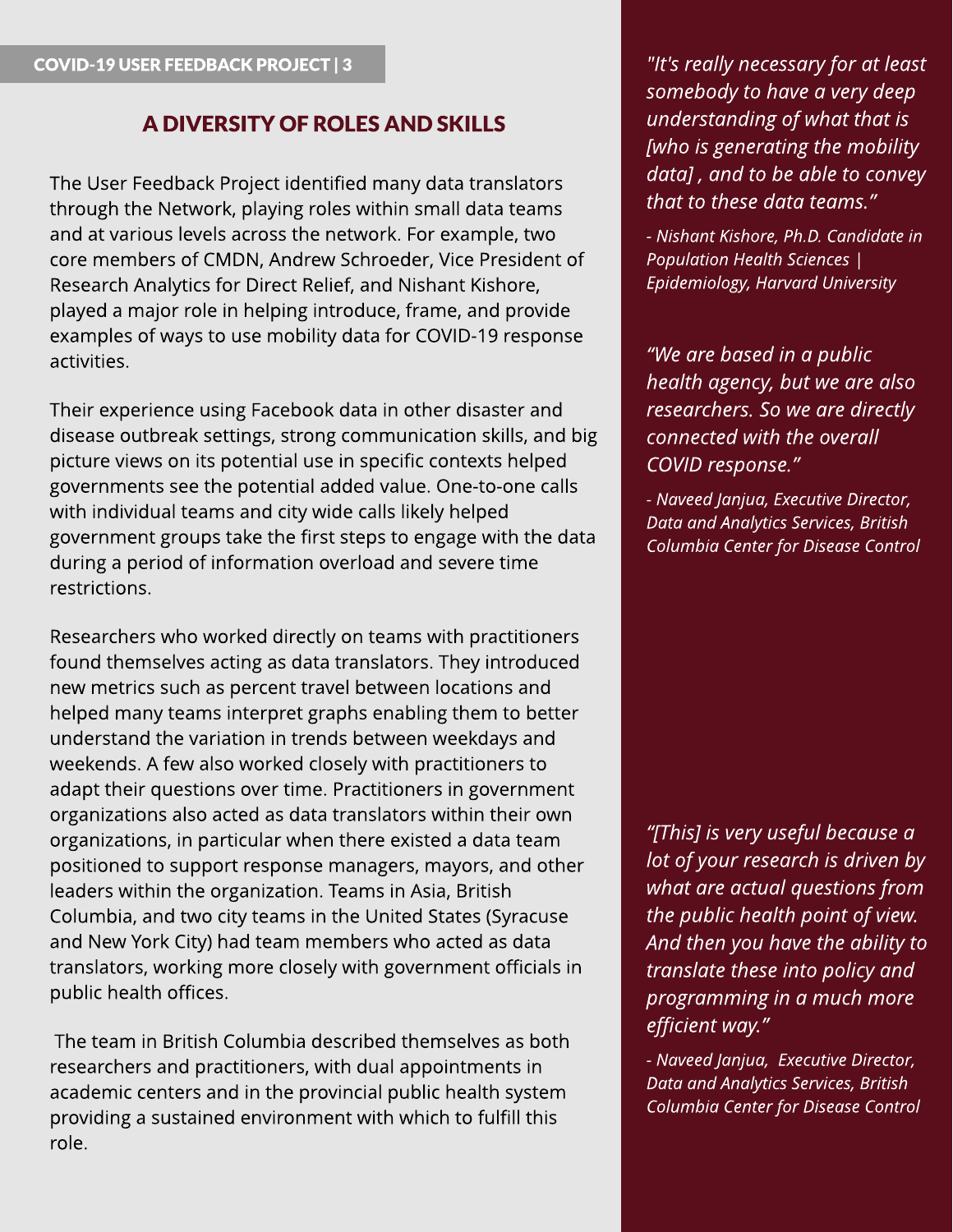?**Luckily we had Nishant, listening** to what would be **useful** to us, and trying to **translate that into something that wasactionable at the scale that we could. But we also had a communication channel that Pablo created on whatsapp where Pablo and Pamela could communicate about the reports, etc., and the Minister of Science would communicate** requests for **the sitrep, changesin the report, etc.?**

**- Pamela Martinez, Postdoctoral Research Fellow, Harvard University**

**?The fact that we could talk to him, and he would build somethingand then we could talk about it. Wasa real key.?**

**- Integrated Data Team (IDT), NYC Dept of Health and Mental Hygiene )**

# **?Try to place yourself in their shoes.?**

**- Ayesha, Assistant Professor, Department of Demography, University of California Berkeley** A few practitioners took on roles both as data translations who either worked closely with key decision-makers or were decision-makers in their response organizations. For example, Nathan Fogg, the Emergency Manager for Arapahoe County, Colorado received mobility reports via email each week and not only interpreted the results, but used them in response planning as a manager in the county's response operations.

An analyst who supported the emergency response activities for the state of Massachusetts brought mobility data analyses and findings to a 4:30pm daily small group planning discussion with the governor, lieutenant governor, and COVID command center senior staff.

#### **COMMUNICATION IS KEY**

Data translators embodied strong communication skills, and a commitment to regularly communicating with a focus on targeting ways that met their colleagues' work environments. Analyses of over 40 interviews highlighted the skills of understanding how best to explain the data, conversations about the questions that were most relevant to government agencies, and discussions about data limitations. The iterative and ongoing communications between groups were important, but how teams navigated the unknown together, reanalyzing data, showing it again, and having another conversation to resolve issues, seemed to be most important.

Successful data translators were able to explain not only mobility data, but communicate how the results were meaningful (or not). They were often able to relate the results to the purpose and priorities of the potential key decision-makers. They were frequently able to adapt, willing to iterate, and in particular, manage the uncertainty and fluidity of the social environment.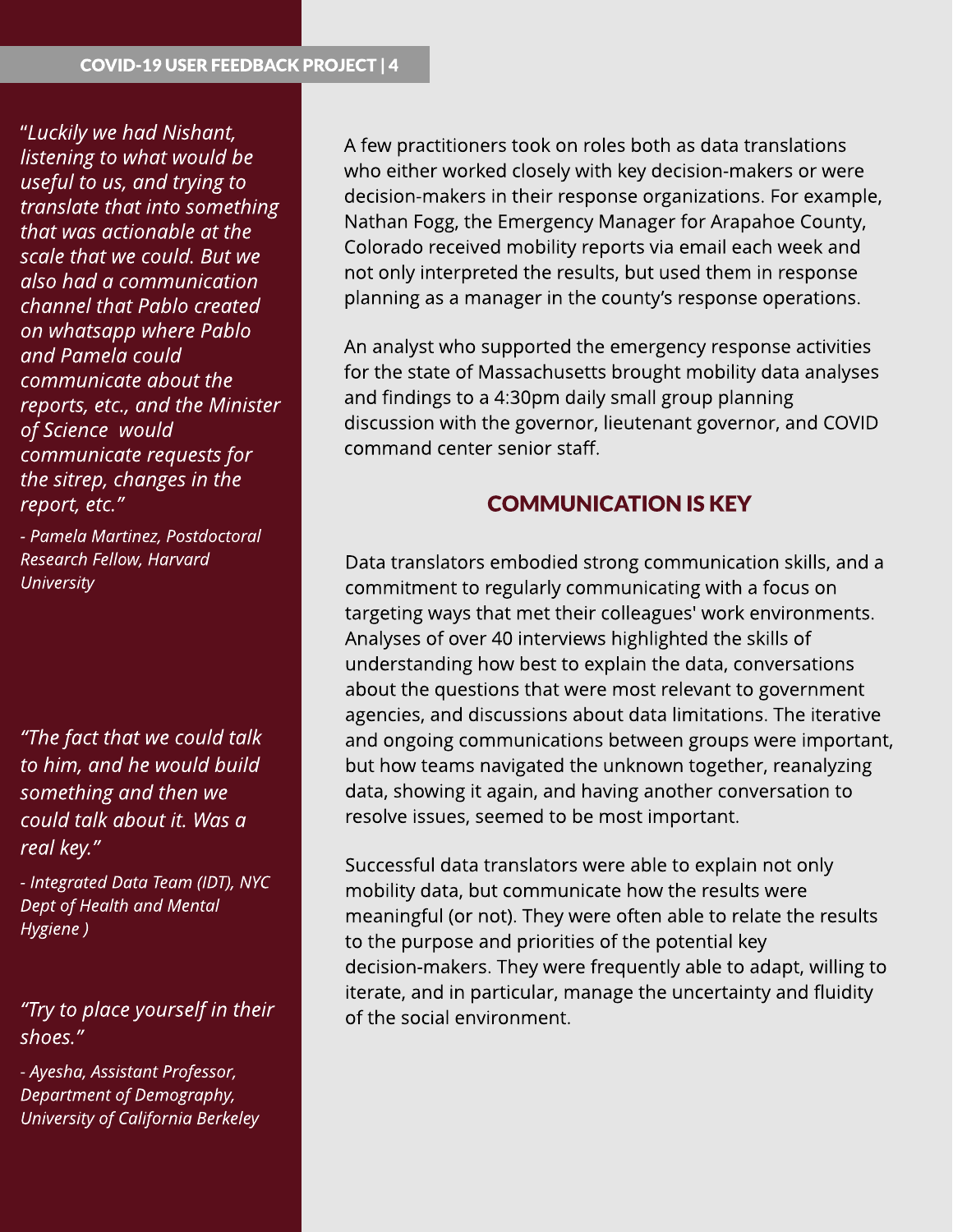### PREVIOUS COLLABORATIONS PLAY A POSITIVE ROLE

The majority of research data translators took on this role in new collaborative spaces, for which they did not have pre-existing relationships with practitioners and many groups had not responded in a prior pandemic. Data translation is essentially the ability to communicate with one another about meaning, purpose, and data. Finding a way to do that often takes time, particularly in complex, dynamic and time pressured settings. Having a previous working relationship where people have discussed, explored and navigated mobility data together in the past can help prepare teams for the next disasters or outbreak of disease.

# DATA TRANSLATORS AND THE ROLE OF QUESTION CO-CREATION

The majority of research data translators took on this role in new collaborative spaces, for which they did not have pre-existing relationships with practitioners and many groups had not responded in a prior pandemic. Data translation is essentially the ability to communicate with one another about meaning, purpose, and data. Finding a way to do that often takes time, particularly in complex, dynamic and time pressured settings. Having a previous working relationship where people have discussed, explored and navigated mobility data together in the past can help prepare teams for the next disasters or outbreak of disease.

Coming up with the questions that reflect the intended purpose and priority was also a data translator challenge. Some researchers did not view that as their role and felt the purpose and questions for which to use the data was the work of practitioners. The culture around "present me the problem" or "I need the question" is well established among traditional engineering and technology work environments, where a unidirectional communication exchange is presented as the successful pathway for using data in practice.

Others engaged in learning more about purpose, context, and meaning through social interactions and ongoing communications with one another. They were able to collaboratively identify meaningful questions for which to explore the mobility data, and many found success through this type of engagement.